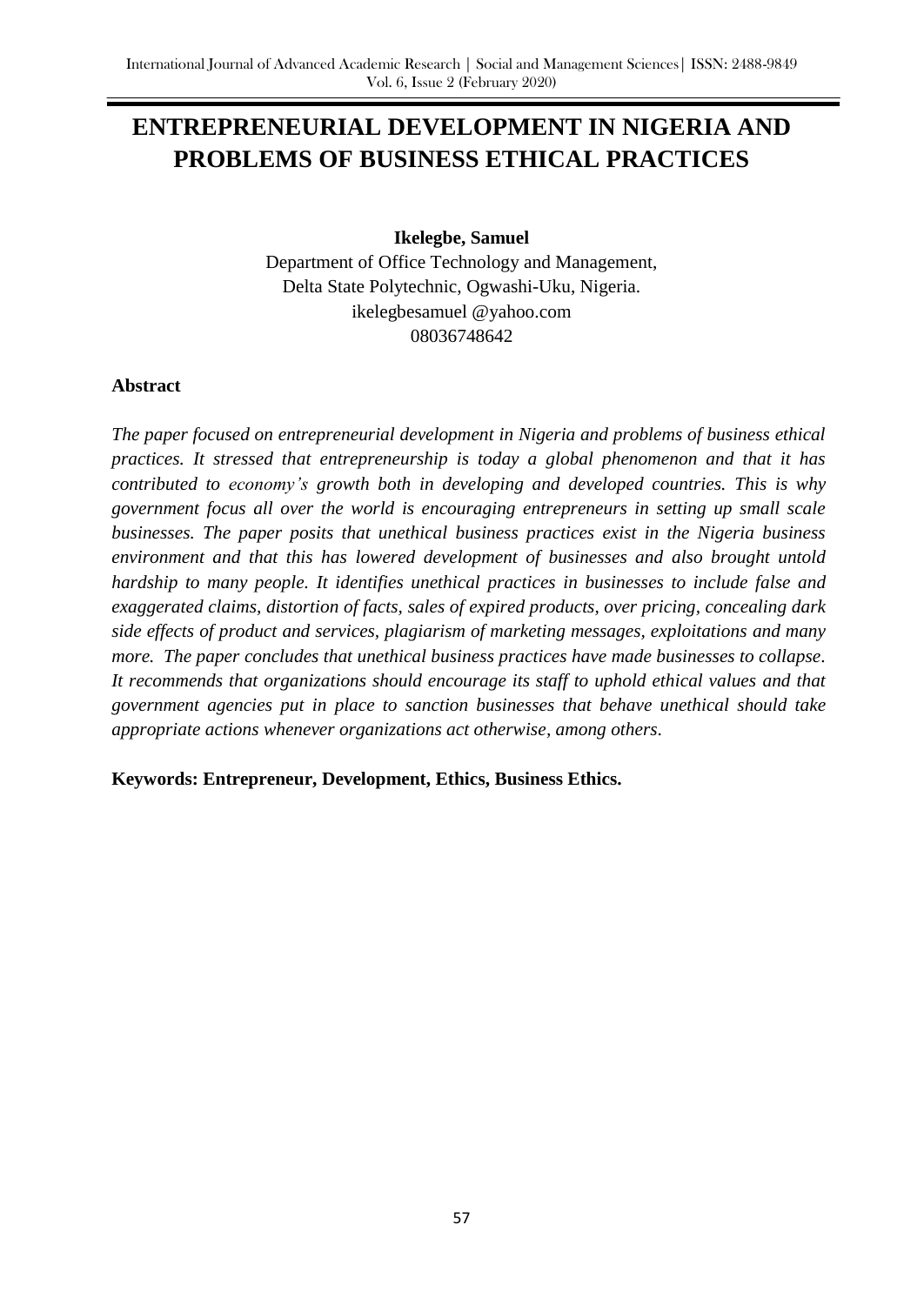#### **Introduction**

 Entrepreneurship is increasingly regarded as an important activity in every nation. It is a global phenomenon today as it has contributed immensely to economies both developed and developing. Entrepreneurship and small business have always formed the backbone of every economy; they provide the zeal for growth and development of many nations. Lohor and Nguwap (2017) stated that the health of every economy requires the birth of new enterprises in substantial number which can challenge existing ones in such a way that triggers innovation. However, the birth of new enterprises can only be possible with the existence of entrepreneurs that will undertake ventures with the aim of bringing about improvement and development.

 Entrepreneurs are known to be self employed and they contribute in an immeasurable way towards the creation of jobs, wealth, poverty reduction and income generation. They are seen to be pioneers of positive change and improvements; they initiate ideas and undertake to execute those ideas to logical conclusion. That is why government policies in Nigeria today are focusing on encouraging the development of entrepreneurship that will in turn aid development of the country.

 Development according to https://www.sid-isreal.org, is a process that creates growth, progress, positive change or the addition of physical, economic, environmental, social and demographic components. It could be regarded as an event that constitutes a new stage in a changing situation. It is widely used to refer to a specified state of advancement or growth. It could also be used to describe a new and advanced idea or product, or an event that constitutes a new stage under changing circumstances. Generally, the term development describes good change.

#### **Concept of Entrepreneur/Entrepreneurship**

 Oduma (2012) stated that there is no much dissimilarity between entrepreneur and entrepreneurship. What appears to be the difference between the two concepts is that while entrepreneur is describing the person or the business, entrepreneurship refers to the process of generating ideas; it connotes action rather than static events. An entrepreneur is however defined by Akpan in Asouquo (2017) as a person who possesses the ability to recognize and evaluate business opportunities, assemble the necessary resources to take advantage of them and take appropriate action to succeed. Also, Osuala in Oduma (2012) opined that the process of bringing together creative and innovative ideas and combining them with management skill in order to use people, money and resources to meet identified needs, thus creating wealth best describes the functions of an entrepreneur. Eyitayo (2001) stressed that the essence of the entrepreneur lies in what he calls "the spirit of initiative''. The entrepreneur must demonstrate great ingenuity for he is the economic agent who promotes the evolution of the economic process. He similarly contends that the efficiency of entrepreneurs is of paramount importance in the drive for economic development of a nation. Ultimately, it will prove to be the means by which a developing nation like Nigeria can lift herself from underdevelopment.

 Entrepreneurship as a concept has a lot to do with how several activities are carried out in an organization for effective operation such as to identify business opportunities, to make choice of business opportunities, to decide on the form of business organization, selection and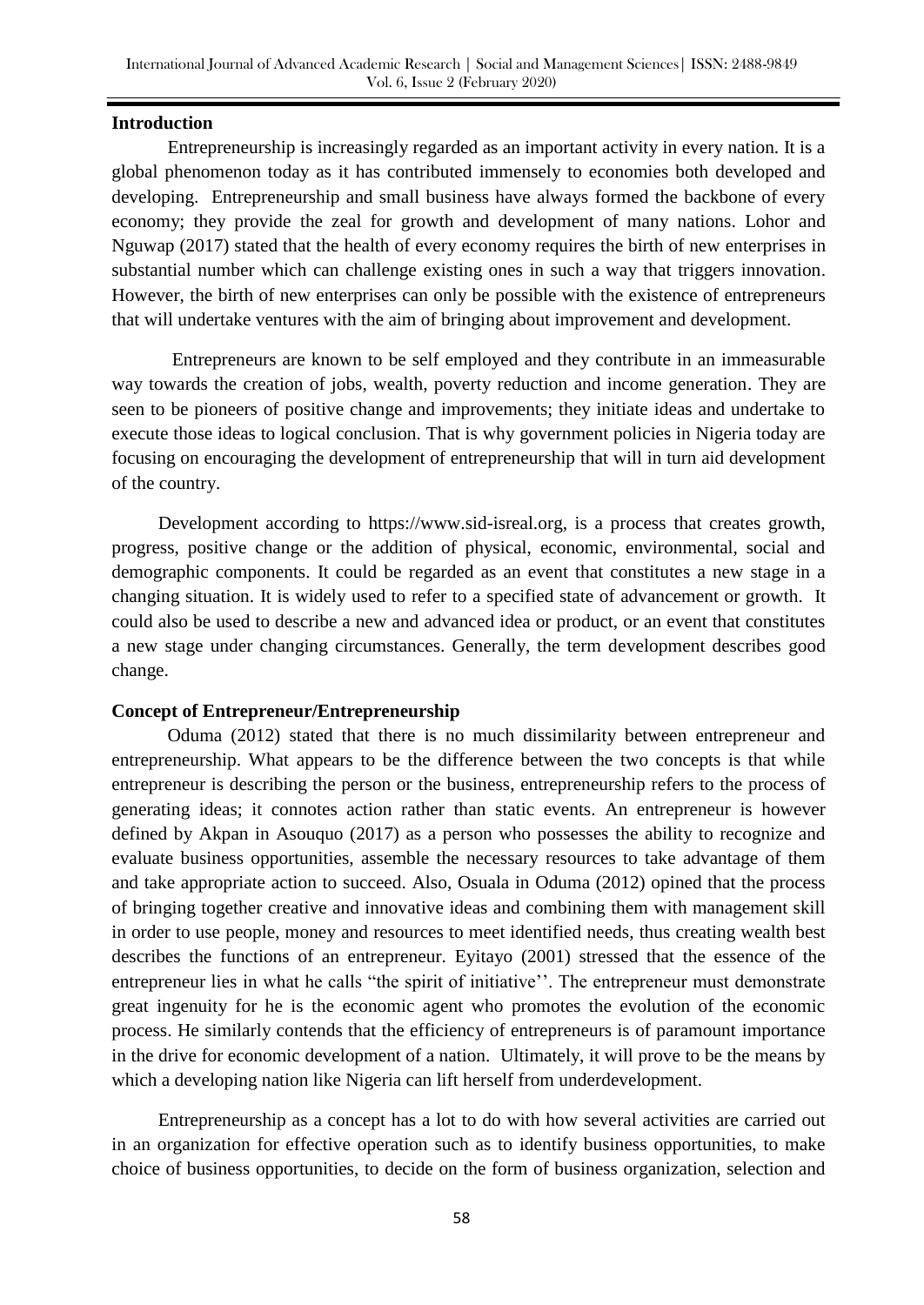blending of enterprise resources for maximum utilization. It includes good leadership, motivation of employees, coordination and monitoring, assumption of risk of different dimensions (Nnaji and Ahmed 2017). Also, Garba (2010) describe entrepreneurship as a means of providing employment and income generation in a country. This is true because entrepreneurship not only creates employment but increases the wealth of a nation and encourages the ownership of businesses. A country which encourages and supports entrepreneurs' activities will not suffer gross unemployment. Entrepreneurship no doubt is very significant to the growth and development of economies.

#### **What is Ethics?**

 Newton and Ford in Ikelegbe (2018) pointed out that ethics is an issue of growing concern and important to business activities. Value questions are never absent from business and moral responsibility is the first characteristic demanded by the general public from the manager in any business undertaking, therefore a good knowledge in ethical reasoning is the best preparation for business growth and development. The word ethics according to Nwagboso in Ikelegbe (2018) is synonymous with morality, including both the science of good and the nature of the right. It involves doing the right thing in the right manner. Stainer and Steiner in Aluko, Odugbesan, and Osuagwu (1998) define ethics as the study of what is good or bad, right and wrong, just and unjust, it is the study of moral principles or values that determine whether actions are right or wrong and outcomes are good or bad. It is prevalent in all profession as it guides, regulates, directs, modifies, and controls the actions and inactions of people at work, in business and in their professional area. In today's business activities, promotion of good ethical behavior and goals is good business and helps in building a healthy nation.

 Ajibolade in Igboke and Akandu (2018) stated that the consequences of the many cases of unethical behaviours have underscored the importance of ethics in organizations. There is therefore the need to tackle corruption headlong and make significant inroad into issues of transparency and good ethical behavior in businesses, otherwise economic growth and development will elude a country like ours. For any nation to attain development, efforts must be made to strengthen and build capacities of business organization towards sound moral practices. Such a country must be predicated on transparency and must be seen to be so internally and externally, by individuals and countries which are involved in business dealings with them. Ikelegbe (2018) stated that examples abound in Nigeria of issues concerning ethical practices in business which directly affect the consumers and the general public. Such instances where bakers use ingredient /chemical like potassium bromate in bread production and bakery products which will likely harm consumers is an issue of unethical business practices, others include shortchanging of consumers by business owners, product adulteration, over pricing, shareholders manipulation, tax evasion, sales of expired products, product misinformation, bribery, blackmail, witch-hunting, cover-up activities and so on.

#### **Ethical Business Practice and Entrepreneurial Development**

 Business activities are undertaken by persons of various ages, education and social or professional backgrounds. The hierarchy of values is different though there are known ethical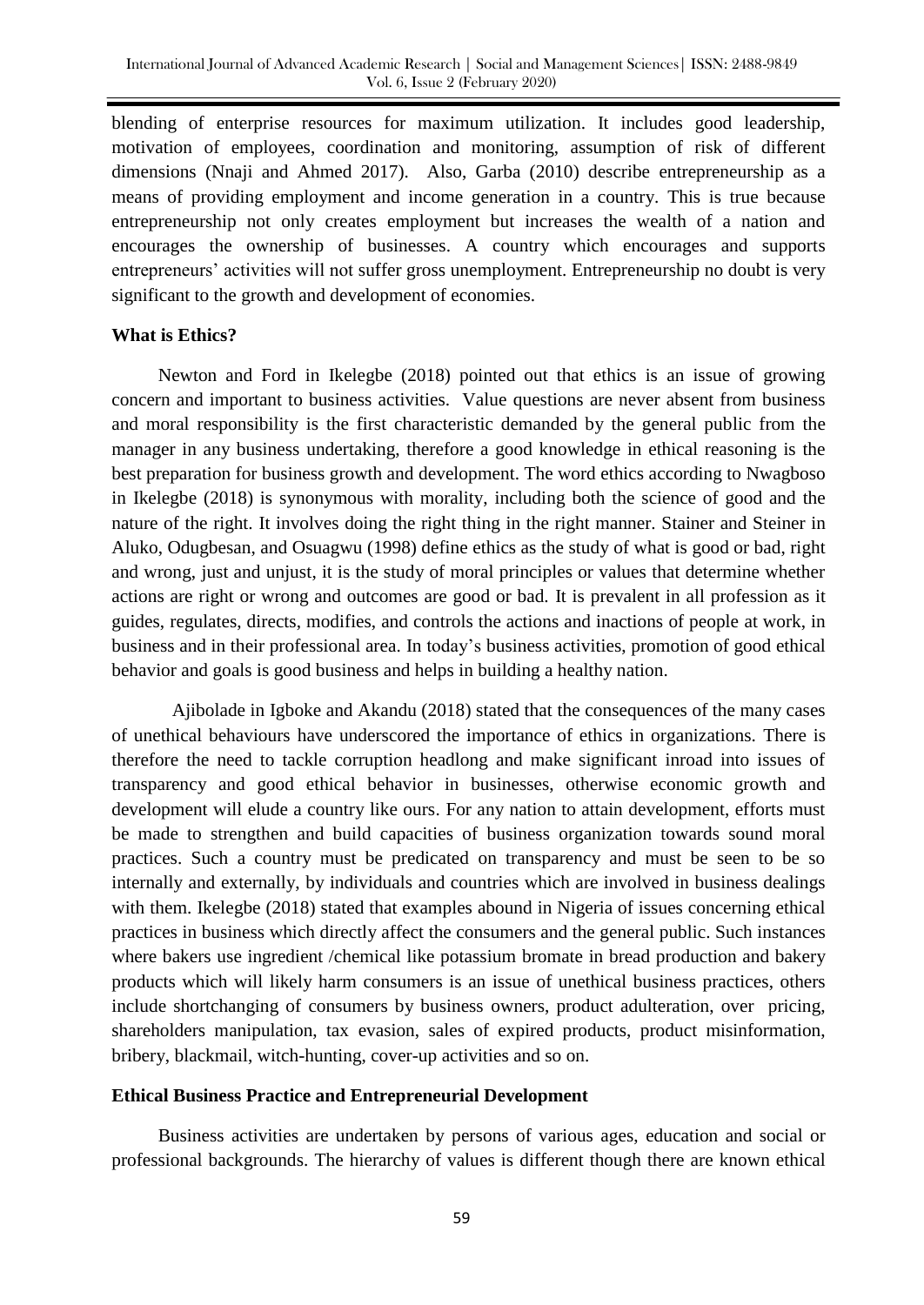values such as honesty, fairness, mutual respect and many others. Any business owner who builds his/her business on ethical values will reap the benefits derived by such business. According to Ezimma and Ikon (2008), there is no doubt that ethics should be an important part of business activity as it contributes greatly in regulating unethical practice that might bring about litigation and setbacks to the growth and development of the business.

 Business ethics refers to contemporary organizational standards, principles, sets of value and norms that govern the action and behavior of an individual in the business organization (Igboke and Akande, 2018). Such standards are laid down and followed tenaciously by handlers of the firm in order to regulate employee behaviors and to do what is right by employees and managers. Ekwue and Azu (2017) asserted that ethic of entrepreneurs and small business in general is especially important due to the unique role of the entrepreneur in the organization, as they are the core handlers of the organization. They form the business or the managerial staff of the small and medium enterprises (SMEs); they manage people, employees, finances and relationship between the stakeholders. The entrepreneurs have a major influence over the reputation of SMEs and they shape the working comfort of the people employed in such businesses.

 In 1998, Aluko, Odugbesan, Obadamosi and Osuagwu stated that the level of moral decadence in most societies have attained alarming dimensions, that the reports of mismanagement, misappropriation and embezzlement of funds among those saddled with managerial responsibilities through the fraudulent award of contracts with all kinds of "kick backs" both in public and private sector was the order of the day. Today, the situation is not different; there is therefore a general concern about the quality of ethical conduct in all types of organizations in several countries of which Nigeria is not an exemption.

 Development in any business can only be achieved if the enterprise is involved in processes that will create growth, bring about progress and positive changes that will reflect on the economy and the wellbeing of all citizens. Entrepreneurs that wish to be successful must uphold ethical standard, this is what the staff will learn to practice. Value-based leaders do more than merely following rules and regulations. Their conscience dictates that they do what is right, this will help in developing the business.

## **Unethical Business Practices in Business**

 Unethical business practices abound in Nigeria and this has brought about underdevelopment in entrepreneurial activities. Fafowara in Ikelegbe (2018) stated that the perception of average international investor is that Nigeria businessmen are not trustworthy. Adewole (2015) citing Asoro in a study on ethics in Nigeria business indicated that 98% of Nigeria businessmen agreed that they have engaged in one form of unethical practices. Asoro (2000) asserted that unethical practices in Nigeria business terrain are multifarious and multidimensional; this is because most businesses are founded on wrong principles that are devoid of strong ethical anchor.

 Akpo, Aduma, and Uniah (2016) stated that unethical business practices in Nigeria take the following forms: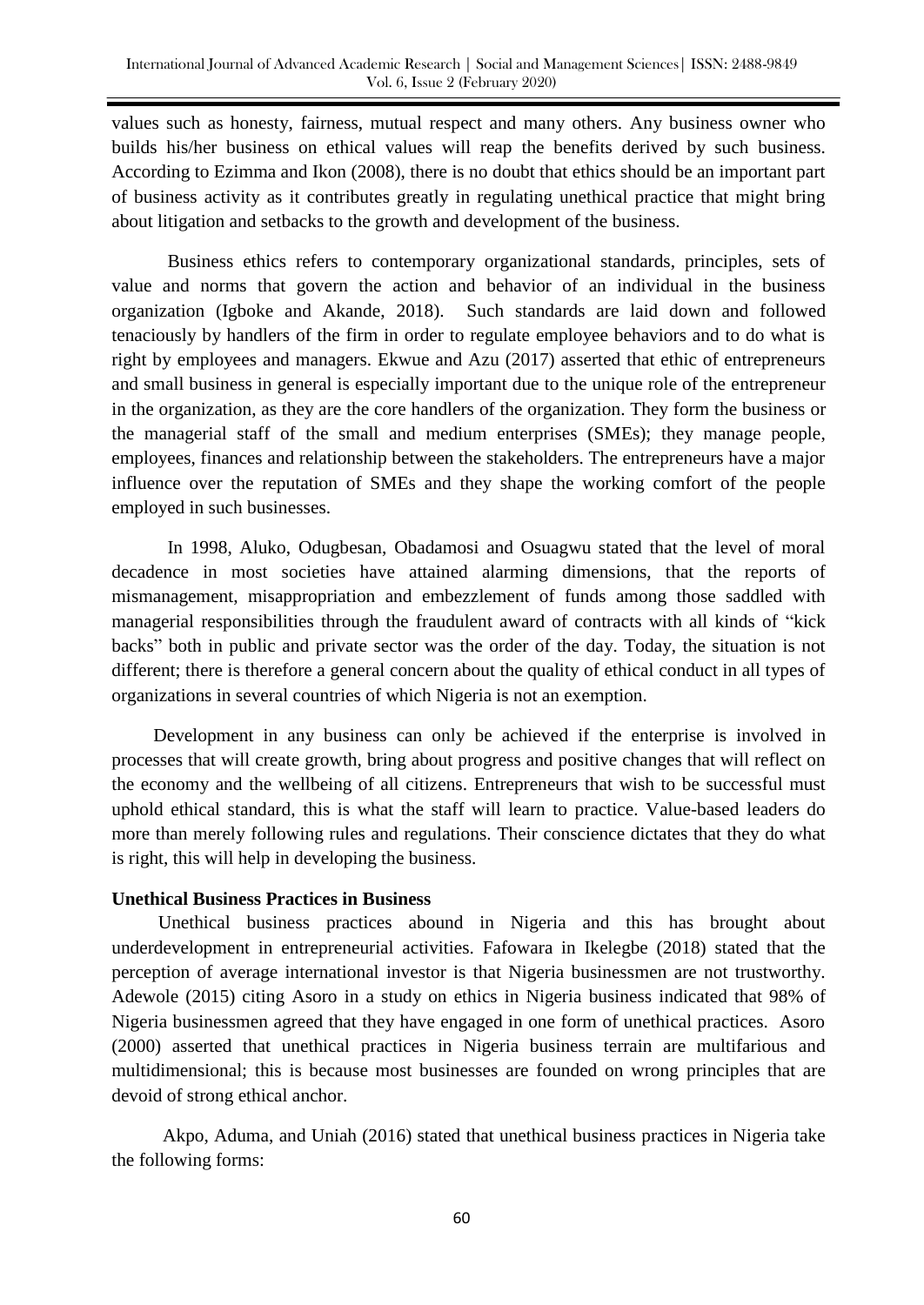#### **1. Making false, exaggerated and unverified claims.**

 In a bid to compel potential and existing customers to buy their products or services, some businesses use false statements, exaggerated benefits, or make unverifiable claims about their offers. This is common in the weight loss industry where marketers convince potential buyers that a particular product can help them shed soand-so rounds of weight within two weeks which will never be.

## **2. Distortion of facts to mislead or confuse potential buyers.**

 This is another unethical marketing practice. A typical example is when a food processing company claims that its products are sugar-free or calories-free, when indeed they contain sugar or calories. Such a company is only trying to mislead potential buyers, since they are unlikely to buy the products if it is made known that they contain sugar or calories.

# **3. Concealing dark sides effects of products or services**

 Unethical marketing practice is rife in the natural remedies industry, where most manufacturers deceive potential buyers that their products have no side effects because they are "*made from natural products".* But in reality most of these products have been found to have side effects, especially when used over a long period. In fact there is no product without side effect. It's just that the side effect might be unknown. It is better to say "there are no known side effect" than to say "there are no side effects".

# **4. Bad mouthing rival products**

Emphasizing the dark side of your rival's products in a bid to turn potential customers towards your own products is another common but unethical marketing practice. Rather than resort to this pull him down strategies, emphasis should be on those aspects that make your offer stand out from the rest.

## **5. Using women as sex symbols for advertising**

The rate at which even reputable brands are resorting to this unethical marketing practice is quite alarming. If you observe TV, billboard, and magazine adverts, there is something common to most of them. A half-naked lady is used to attract attention to the product or service being advertized. While it might be intuitive to use models in advert for beauty products and cosmetics, having half naked models in advert in generator, having machinery, smart phones, and other products not strongly related to women is both nonsensical and unethical.

## **6. Plagiarism of marketing messages**

Though, some business owners and sales persons engage in using the exact marketing messages of their competitors to market their own products or services. Creativity is huge part of marketing, and using other business' marketing messages just passes you off as being creativity bankrupt and fraudulent.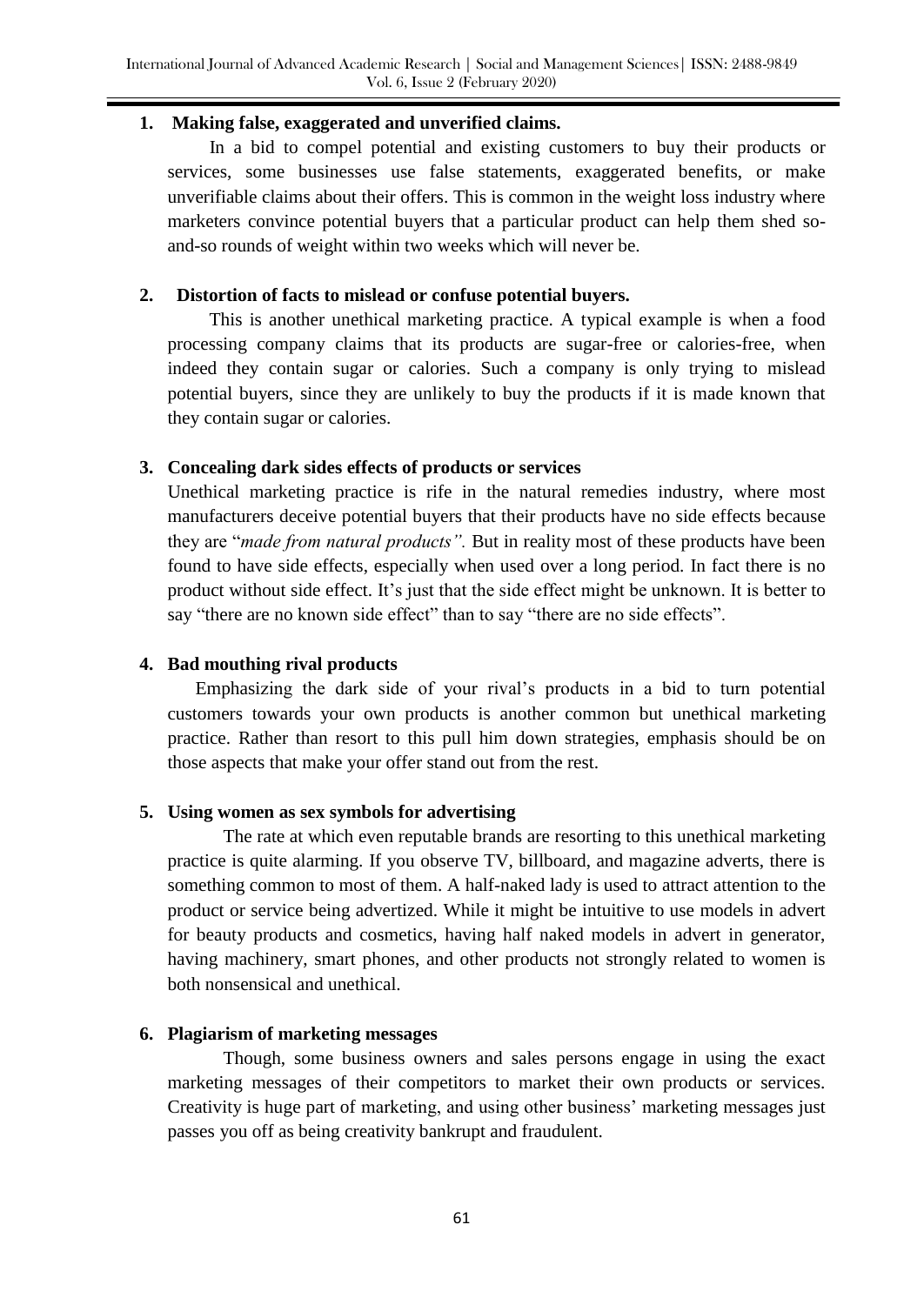## 7. **Exploitation**

This involves charging for much more than the actual value of product or service. For marketing efforts to remain with ethical limits, the prices of your offers must be equal to or less than the value they give the buyer. If the value is less than the cost, it's unethical.

# 8. **Demeaning references to races, age, sex, or religion**

Ethical marketing must be devoid of all forms of discrimination. If your marketing message contains lines that place people of certain age range, sex, religion, nationality, or race at a higher level than others, then you are crossing the bounds of ethical marketing.

## **Why Ethical Problems Occur in Business**

Ethical challenges occur in businesses because people are not always fair in their dealings. The factors that can cause ethical problems in business includes:

## **1. Lack of Integrity**

Integrity is the adherence to strict moral or ethical codes as to show business are carried out. Are the business owners or managers honest in their dealings? Are they fair to customers, stakeholders and the general public? Do they misrepresent facts and data for personal gains? Do they care about how their employees should act? Do they have established ethical codes of conducts that guide and regulate both management and workers? Integrity is the hallmark of every business, if it is missing, then there must be integrity issue which will in turn bring setback to the growth and development of the business ventures (https://study.com/academy).

## **2. Organizational relationship problems**

If an organization does not have a clearly stated mission, goals and objectives, organizational relationship problem occurs. If there is a clear mission or objectives to be achieved, employees will need to put the company's goal ahead of their agenda.

## **3. Conflict of interest**

This occurs when an individual or employee comes into the organization and placing his/her gains above that of the business without actually considering the harm it would cause the organization. Also, an organization may be adopting practices that are against individual ethics but for fear of losing the job, the individual may decide to carry out moderated activities. Ethical conflict causes serious harm to organization objectives.

## 4. **Inadequate security check**

Presently, businesses are not sure of their stability due to different factors and most especially the human factors in our environment, it is pertinent to state that even when employees are trusted and there is an established ethical code of conduct, there should still be checks provided in order to reduce attempts to ridicule the organization.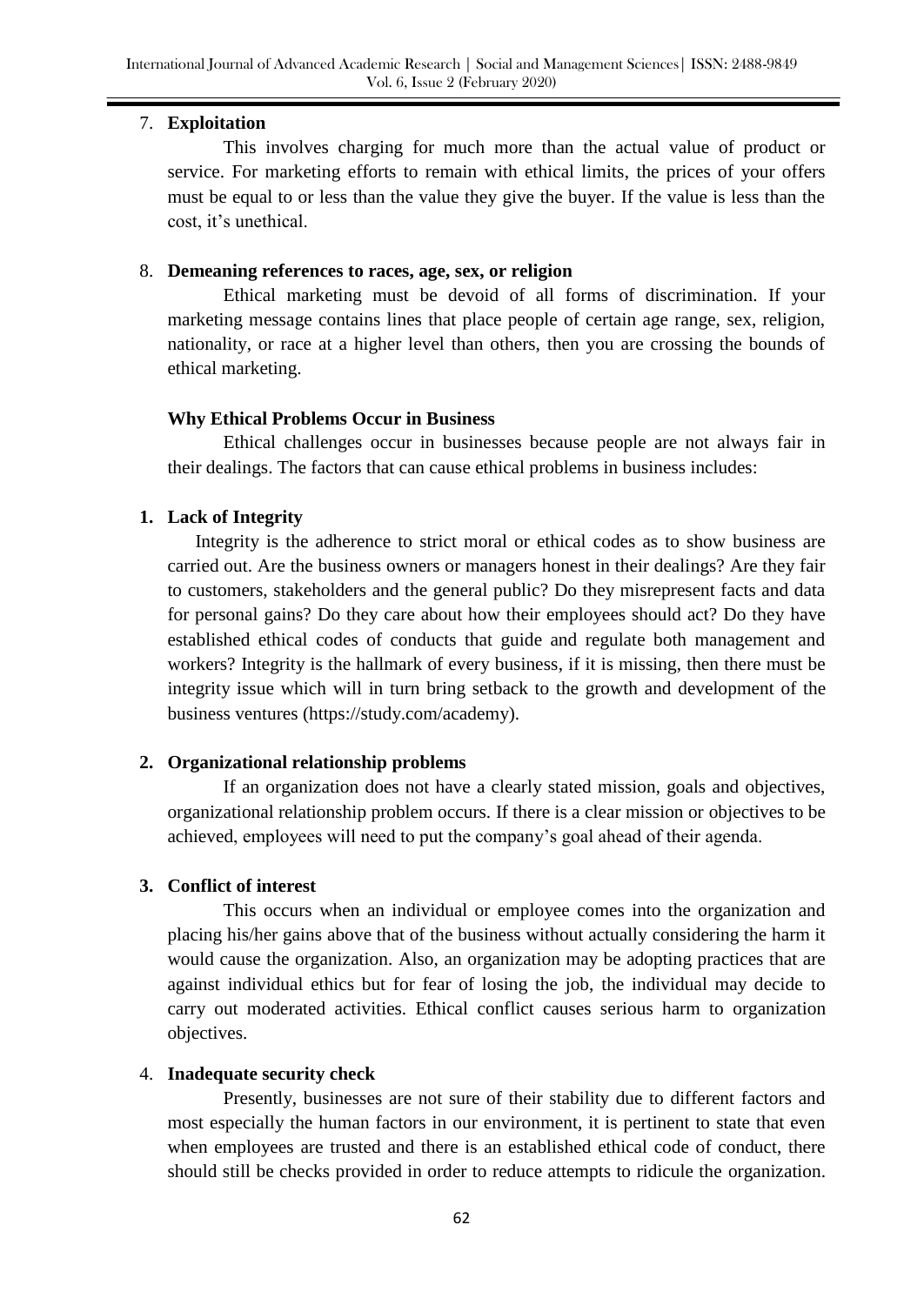Inadequate security check in an organization can bring about problem of unethical situation.

## 5. **Unethical culture**

A company's culture comprises the shared norms and values among workers. In some businesses, high ethical standard and behaviors are demanded among colleagues. In a company that routinely exhibit bad ethics, employees either condone or go along with poor ethical decision or passively condone them through inaction.

# **Effect of Lack of Ethics on a Business**

 Today, many businesses do not care much about scandal nor about their reputation for lack of ethics. In most enterprises, making money appears to take precedence over ethical decision making. A lack of ethics may lead to a wealth of problems for business which Zeiger (2019) stated as follows;

# 1. **Legal issues or fine**

Business that fails to follow established guidelines can be made to face the law or to be made to pay certain fines or penalties, or to be made to face legal battles, also executives of such companies can be made to face criminal charges.

# **2. Impact on employee performance**

Lack of ethics has a negative effect on employee performance. In some cases, employers are so concerned with getting ahead and making money that they ignore procedures and protocol. This can lead to additional paper work and careless errors that result in the task having to be done again. An employee that follows the rules may sometime feel lack of motivation which often leads to decrease in performance.

# **3. Employee relations are affected**

When a manager or head of business exhibits a lack of ethical behavior, he faces disrespect of his employees. It is difficult to have a successful business without well respected leaders. A lack of ethical behavior can also cause tension among employees, with some employees representing those who do not play by the rules and still manage to get ahead. Unethical behavior in the workplace also has the potential to lead to lack of trust among employees, which is detrimental to a business that relies on collaboration and sense of community.

## **4. Damage of company credibility**

 If lack of ethics in business becomes public knowledge, that business loses credibility. While some businesses survive public knowledge of lack of ethics through reimaging and adverting campaign, many lose a key customers base. Even if a business recovers from news about its lack of ethics, it takes a lot of time and money to restore its image and consumer confidence. Customers that abandoned a company because they are dismayed by poor ethical practices will find other products and service to meet their needs.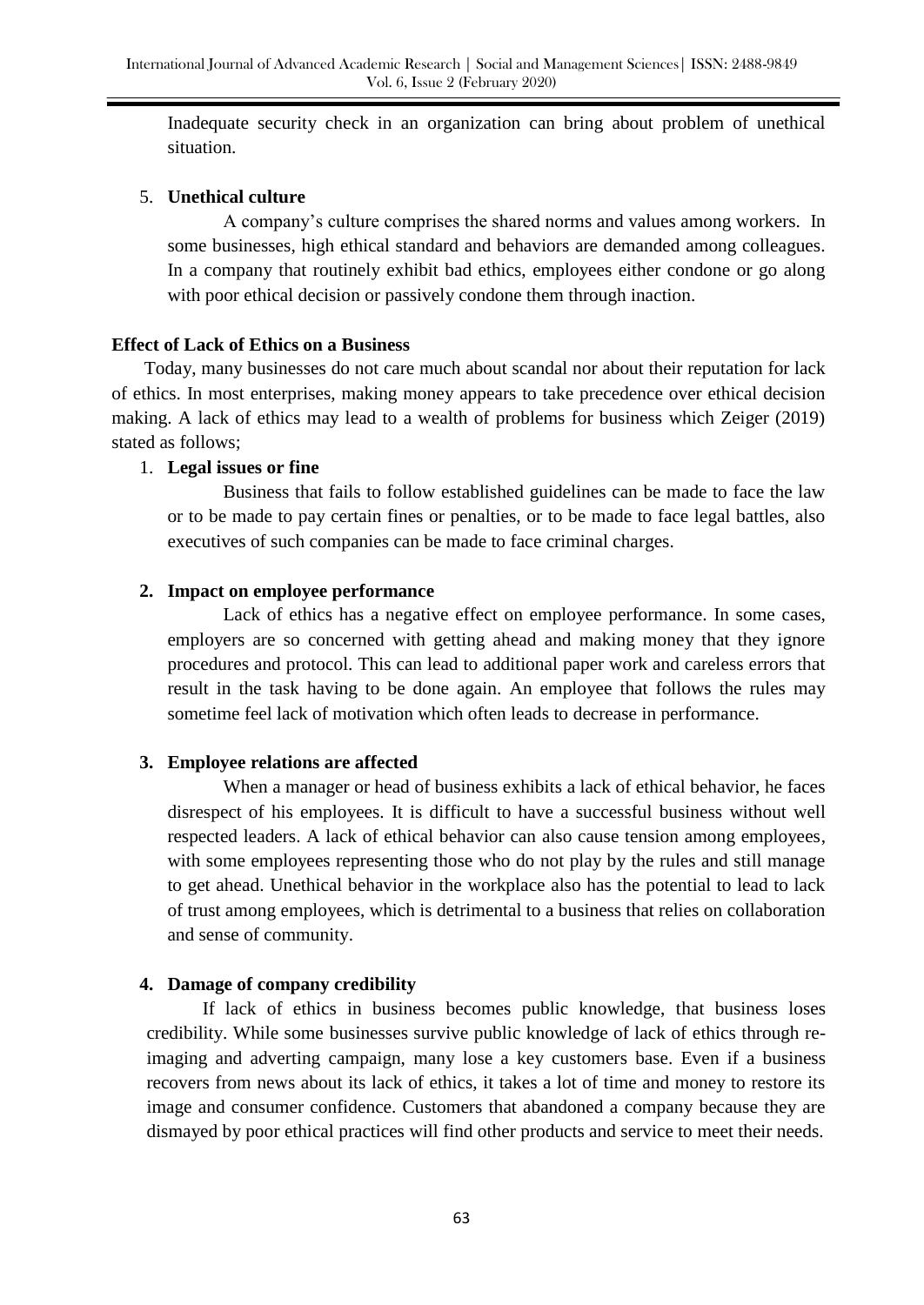#### **Conclusion**

 Ethical issues among entrepreneurs are inherent in our daily business life. This has made businesses to collapse due to absence of integrity and lack of confidence in such businesses. Considering the fact that business organizations are faced with many challenges in upholding ethical practices, entrepreneurs/business owners and practitioners of various professions should embrace transparency, integrity and accountability in order to achieve set goals in developing their enterprise. This will help organizations to reposition businesses and reap the benefit at the long run.

## **Recommendations**

 The following recommendations are made to help organizations overcome ethical challenges as follows;

- 1. Government agencies put in place to sanction business that act in unethical ways should be committed in taking action on organizations that are unethical in their operations. Apart from prosecuting offenders, exploring programmes on reorientation is required to strengthen our belief in ethical core values.
- 2. Organizations should encourage its staff to uphold ethical values. Ethical codes should be written in specific terms, giving examples of what is regarded as right and wrong behavior in practice. Ethics programme are like insurance policy, they help in reducing the number of law suit.
- 3. Top management should ask for information and not just the hard criteria of profits outputs and cost.
- 4. Management should consider the establishment of specific organizational position where persons who feel codes are being violated can go and complain.
- 5. Executives in business organization should act as role models, for the lower level personal, if they do the right thing, the lower level will not want to deviate.